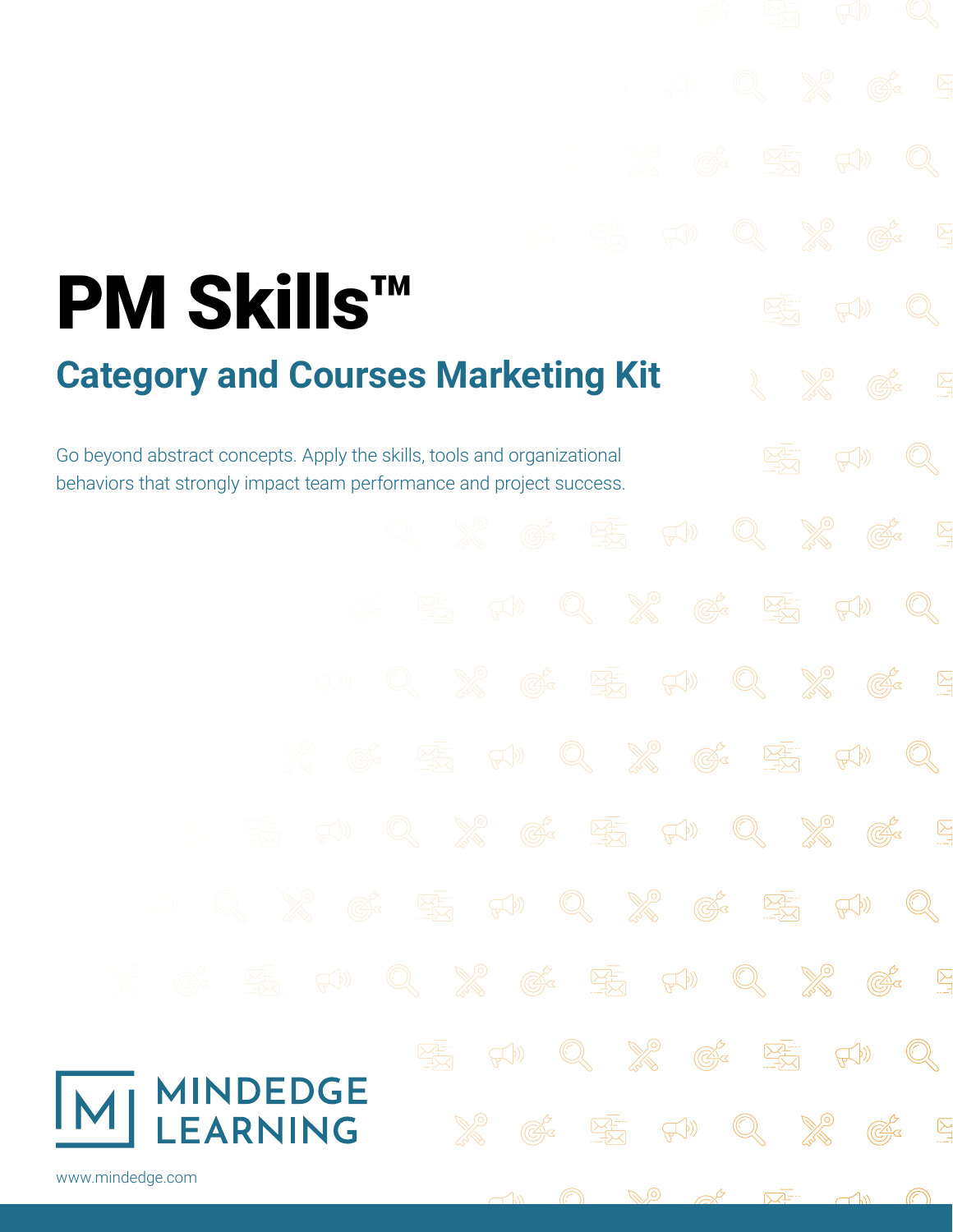### **Contents**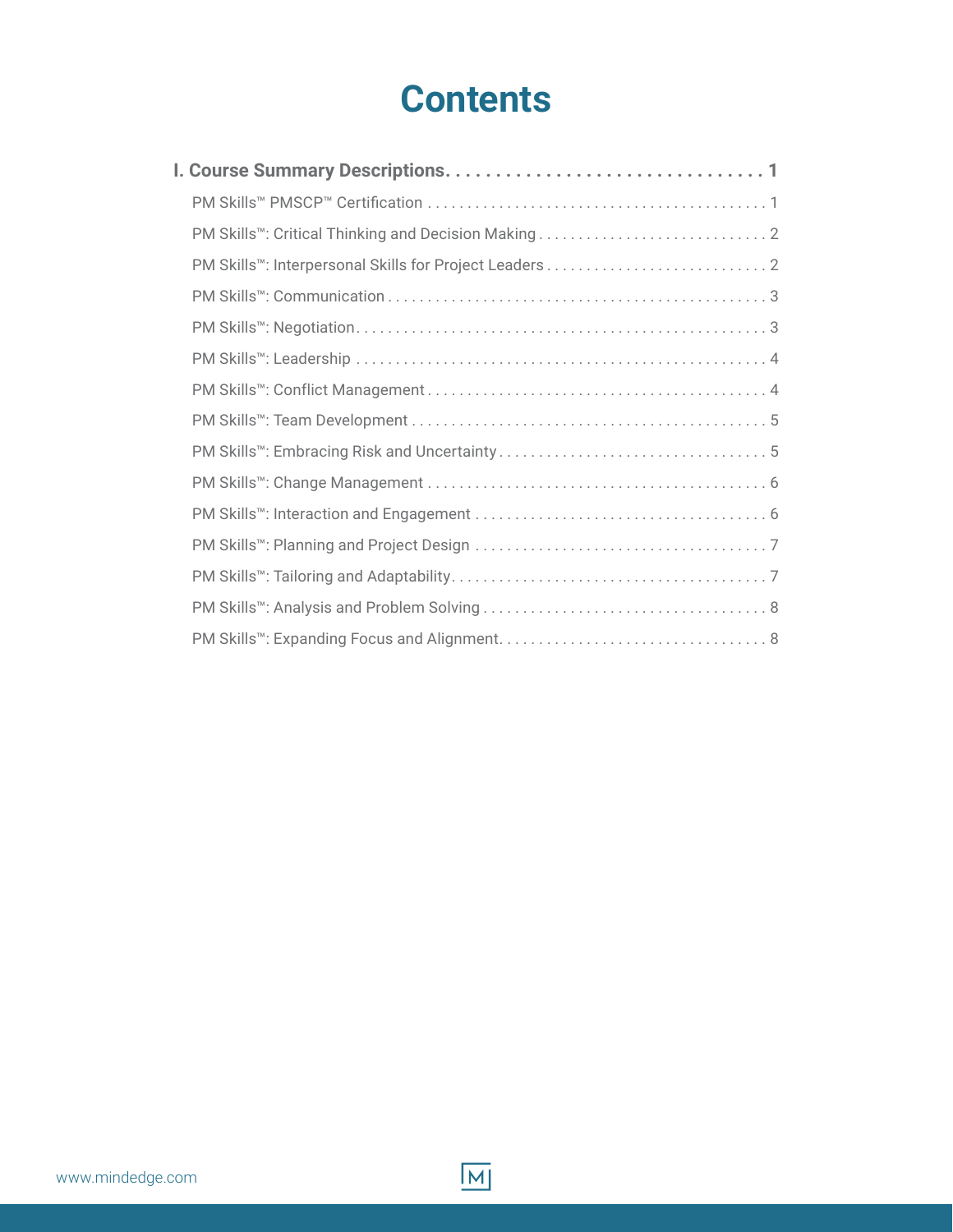## <span id="page-2-0"></span>**I. Course Summary Descriptions**

#### **PM Skills™**

Backed by years of industry practice and project management experience, PM Skills™ is on a mission to make the most valuable (and hardest to teach) skills accessible and easier to master for learners. Each course in the PM Skills™ professional track is a detailed exploration into the skills and tools that make projects easier to manage and help teams work harmoniously towards their common goal: project success. This is not test prep—the goal of PM Skills™ and the PMSCP™ certification is to prepare project leaders and teams to guide their organizations towards better team performance and project completion.

#### **PM Skills™ PMSCP™ Certification**

The PM Skills™ PMSCP™ certification includes 14 courses that are completely online and self-paced, which provides the most flexibility in completing the curriculum. No prerequisites are required for the PM Skills™ courses, but it is recommended that you complete the Interpersonal Skills for Project Leaders course before beginning the others. The learner must complete all 14 courses before taking the PMSCP™ certification exam. A course will be considered complete when the participant has done all assignments, exercises, review checkpoints, and has received at least a 70% on the course final exam. All PM Skills™ courses carry Project Management Institute Professional Development Units (PDUs).

**Learner Satisfaction: 100% Estimated length: 44 hours Access Time: 365 days Credits: 4.2 IACET CEUs / 42 PMI PDUs / 2 HRCI Credits / 2 SHRM PDCs**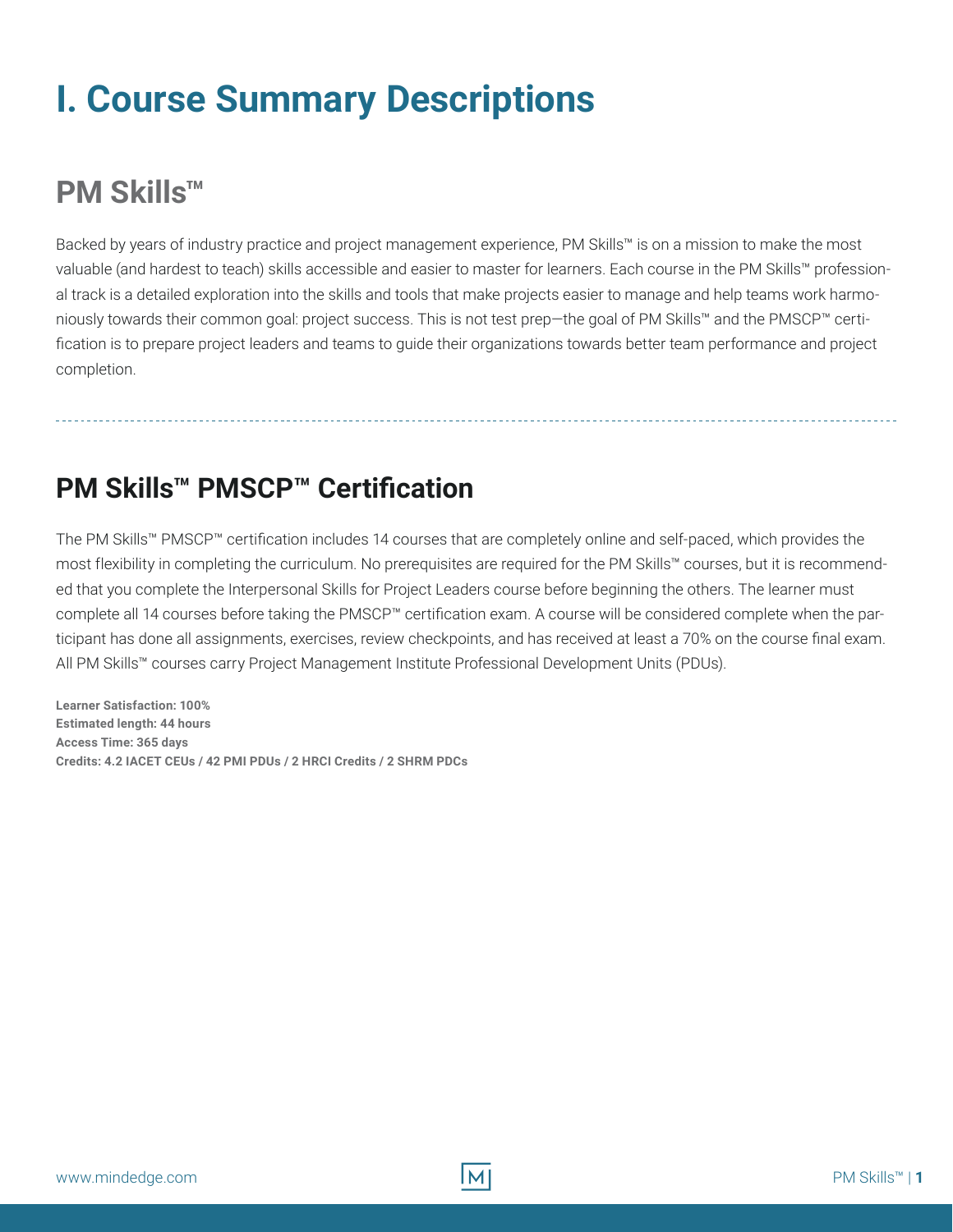#### <span id="page-3-0"></span>**PM Skills™: Critical Thinking and Decision Making**

To efficiently lead projects, project managers need more than tools and techniques—they need skills that allow them to assess data and information and to make the most appropriate and effective decisions possible. They need to ask the right questions that will help them diagnose problems and make the right choices to propel teams to successful outcomes.

This self-paced, fully online course will guide learners through a systematic decision-making process for making carefully considered choices and reaching fully examined conclusions. It will help to refine and develop critical thinking and reasoning skills that will enable project leaders to assess options, generate plans of action, and put their teams in positions to succeed.

**Learner Satisfaction: 100% Estimated length: 3 hours Access Time: 90 days Credits: 0.3 IACET CEUs / 3 PMI PDUs**

#### **PM Skills™: Interpersonal Skills for Project Leaders**

Successful project leaders understand that, to help their teams meet their objectives, they'll need to employ solid leadership and interpersonal skills that aid and empower the team's members. They'll have to apply sound delegation and facilitation strategies that allow the project staff to stay focused and remain on task. They'll need to make use of strong conflict resolution and negotiations training to address any issues that could hinder team production. And they'll have to demonstrate ethical leadership and compliance qualities that project participants can look to to guide their decisions and actions.

This self-paced, fully online course will help learners explore the key leadership and interpersonal skill set project leaders use to oversee projects and organize teams successfully. They'll get an overview of the behaviors that support project management, which will allow them to productively address problems, keep teams on track, and build trust among their coworkers, colleagues, and stakeholders.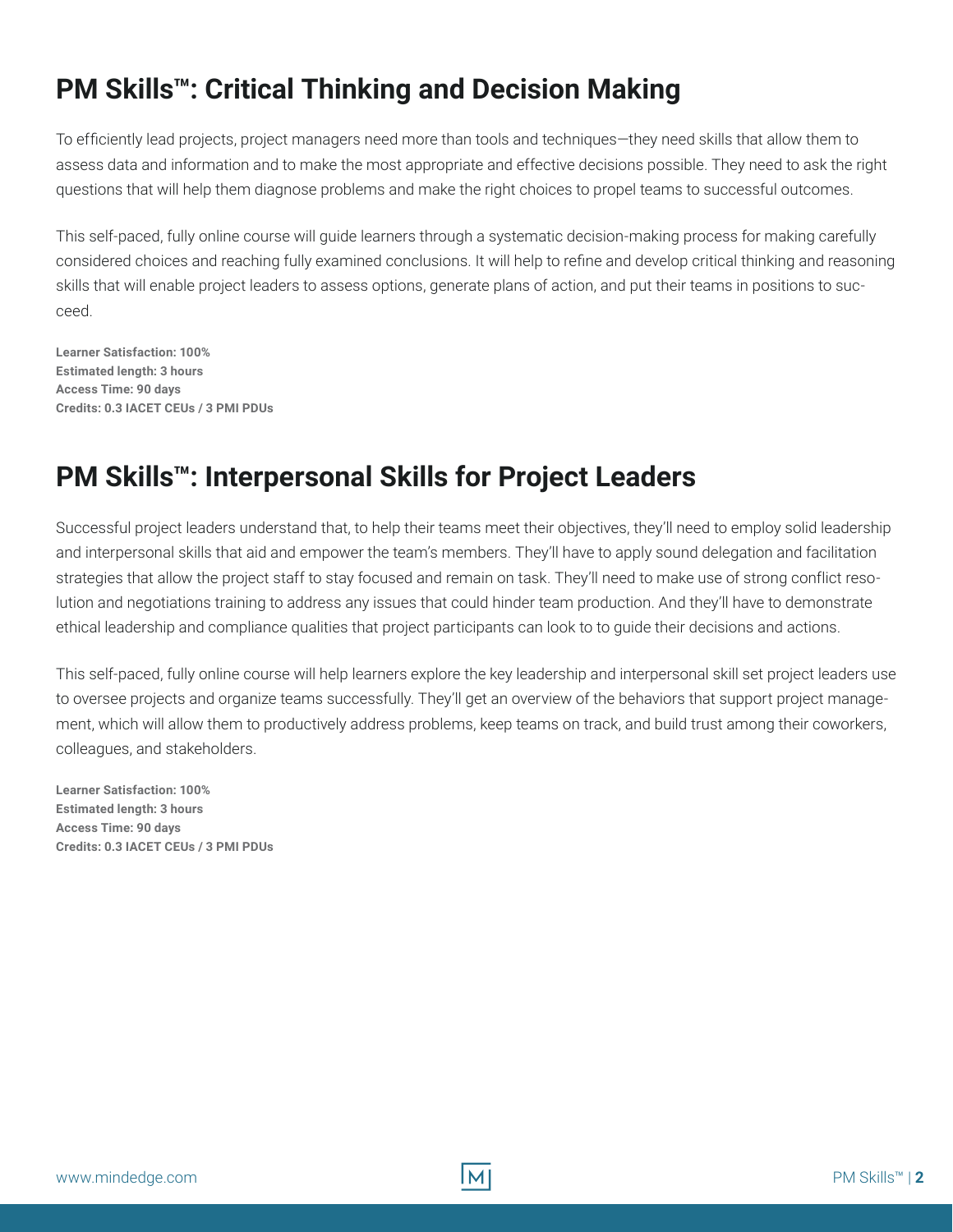#### <span id="page-4-0"></span>**PM Skills™: Communication**

Communication is a critical aspect of any successful project. Effective project teams communicate continuously, to share knowledge, clarify project objectives, and address issues. Project practitioners spend a large amount of their time engaged in interpersonal communication activities, ensuring that information is widely distributed and participants are kept up to date on all project objectives. But some project participants may not have the required expertise or ability to communicate effectively.

This self-paced, fully online course will help project leaders understand and coordinate verbal and written forms of communication within and between project teams. It will help focus and clarify communication techniques and allow clear, concise, and direct interactions among all project practitioners and stakeholders.

**Learner Satisfaction: 100% Estimated length: 3 hours Access Time: 90 days Credits: 0.3 IACET CEUs / 3 PMI PDUs / 2 HRCI Credits / 2 SHRM PDCs**

#### **PM Skills™: Negotiation**

Negotiation is a key element of any project management approach. Project leaders regularly negotiate with various stakeholders—clients, teams, management, and leaders of other organizational projects—to move their own project toward completion. In some cases, a project's success may depend on the project leader's ability to address competing interests through negotiation. Fortunately, anyone can develop strong negotiation skills through learning, practice, focus, and negotiations training.

This self-paced, fully online course will provide learners with the skills they'll need to successfully negotiate with internal and external project practitioners. It will help them establish their negotiation strategies and refine their techniques to successfully execute and complete projects.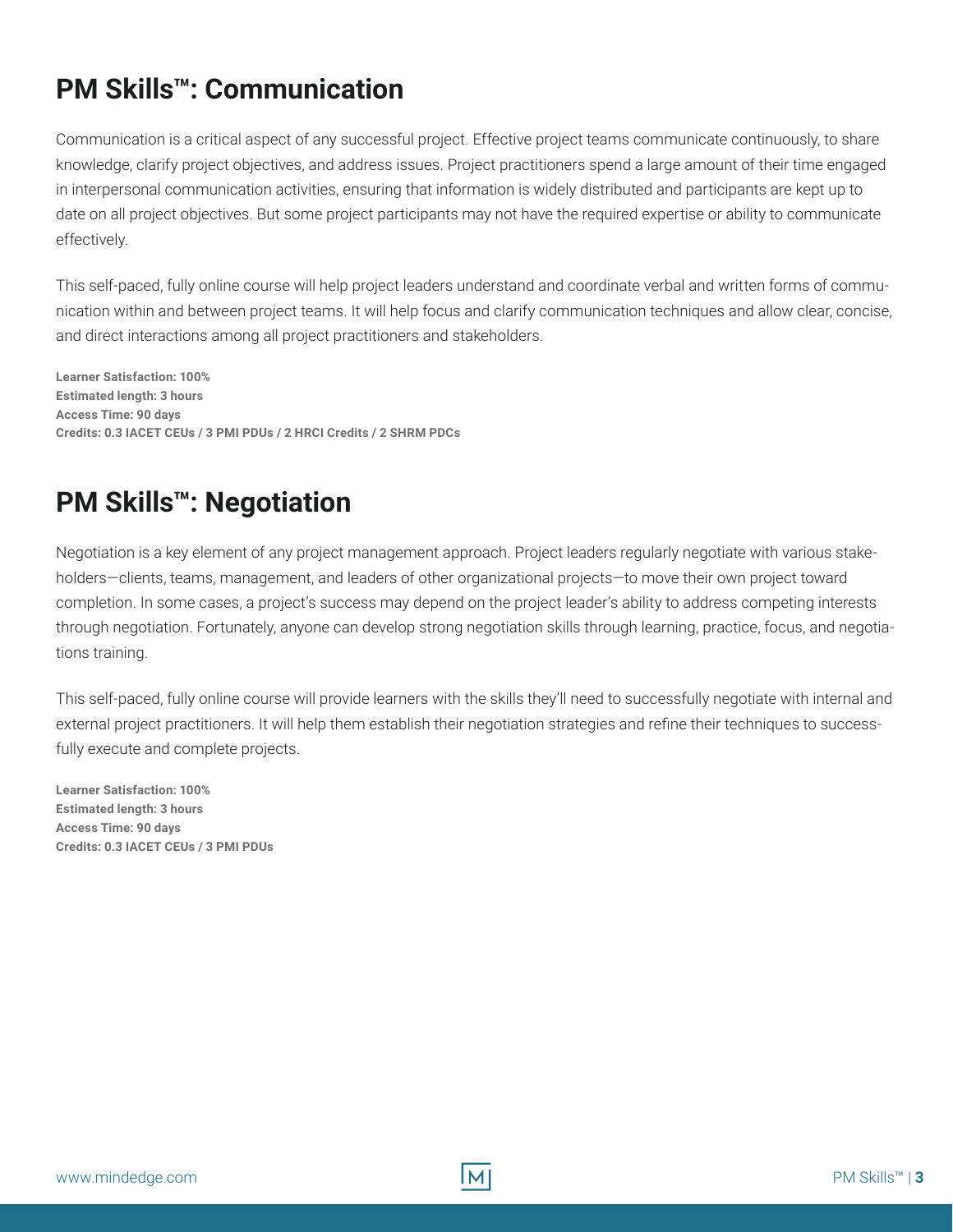#### <span id="page-5-0"></span>**PM Skills™: Leadership**

In recent years, views of leadership have changed. Today there is a greater understanding of the varieties of leadership in business, government, education, healthcare, and not-for-profit organizations, as well as in more personal areas like team leadership and family settings.

As a project leader, honing your leadership skills will allow you to successfully meet project objectives while motivating and engaging your team. Improving your leadership skills will enhance your standing as an asset to your organization while fostering team, project, and organizational evolution.

**Learner Satisfaction: 100% Estimated length: 3 hours Access Time: 90 days Credits: 0.3 IACET CEUs / 3 PMI PDUs**

#### **PM Skills™: Conflict Management**

Because projects bring so many people together to work collaboratively, it's inevitable—conflict *will happen* at some point. But a properly structured conflict resolution process will not only address problems in a timely manner, it may actually spark creativity and innovation as a team finds a new pathway to complete its work.

This self-paced, fully online course will help project leaders recognize potential workplace conflicts early and intervene at the appropriate point so they can minimize disruptions. It introduces a robust infrastructure that can prevent stalemates and resentment from interfering with the team's cohesion and solidarity. And it helps guide team members through forms of self-management so they can begin to correctly organize and settle disputes on their own.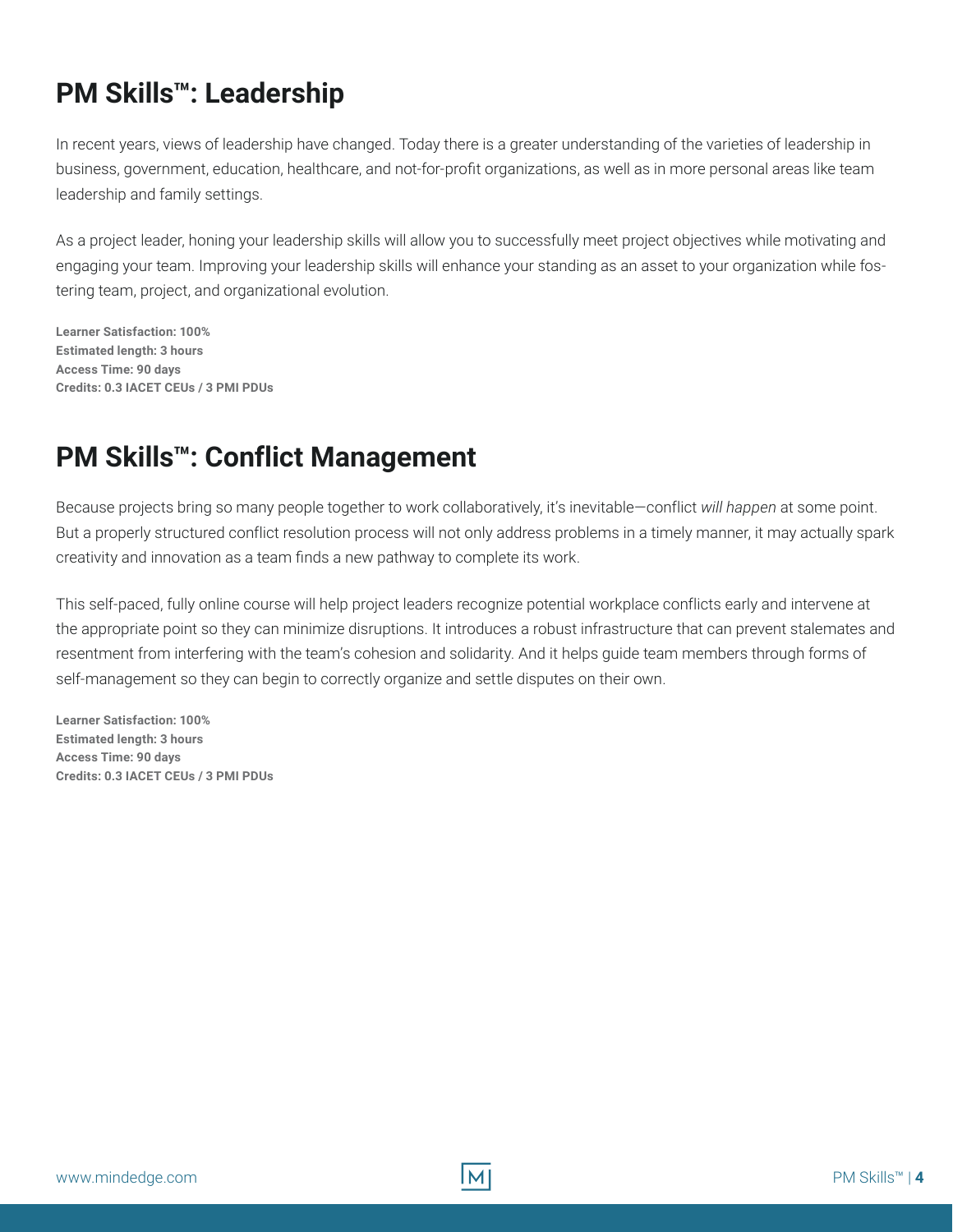#### <span id="page-6-0"></span>**PM Skills™: Team Development**

Effective project leaders rely on their project teams to complete work in a timely manner, but often, these teams need coaching and training that will encourage them to work together to achieve their objectives. The members of a project team could be talented individuals, but the team may need to be shaped into a unit that acts collaboratively to meet a project's goals.

This self-paced, fully online course will help learners enhance their team's ability to work cooperatively by clearly defining roles and responsibilities and inviting team members to play to each other's strengths. Learners will create, implement, and evaluate development programs that will help team members advance and improve and will learn to capitalize on team dynamic concepts to achieve success by better understanding team interactions.

**Learner Satisfaction: 100% Estimated length: 3 hours Access Time: 90 days Credits: 0.3 IACET CEUs / 3 PMI PDUs**

#### **PM Skills™: Embracing Risk and Uncertainty**

In many organizations, risk and uncertainty are seen as threats that must be planned for, controlled, and (if possible) eliminated entirely. But, are risk and uncertainty inherently bad? Couldn't they be opportunities to reimagine things and create a powerful new approach?

This self-paced, fully online course will help you view risk and uncertainty as a possibility instead of a danger. You'll see uncertainty as a way to examine and improve on existing conditions, opening up new possibilities or pathways that will help you achieve your goals. And for those risks that truly are threats, you'll develop a risk mitigation approach that will help you address problems and potentially uncover skills and abilities you can transfer to other areas of work to improve outcomes and results.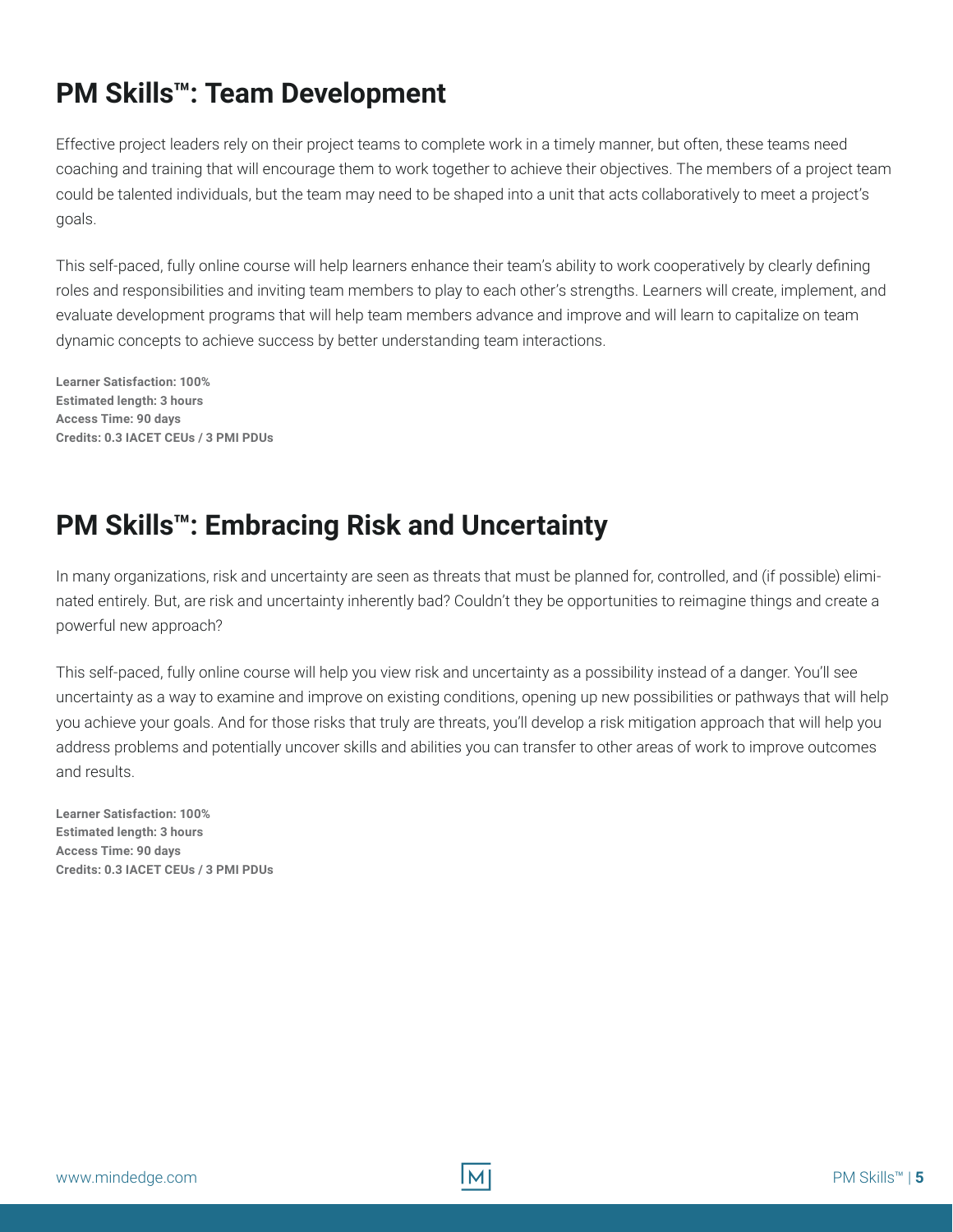#### <span id="page-7-0"></span>**PM Skills™: Change Management**

Very few projects—even the simplest and smallest—are completed without having someone request a change of some form. Changes will happen—they can't be avoided—so it's important to prepare your team for any disruptions that may occur to ensure the project is not delayed or derailed.

This self-paced, fully online course will help you address and manage the impact of any changes your team may encounter. You will explore the types, forces, and factors for change, and you'll learn how to use change management initiatives and models to overcome resistance and foster engagement. You'll discover how you can best communicate about change, and you'll learn how to sustain the gains you make as you incorporate changes into your projects.

**Learner Satisfaction: 100% Estimated length: 3 hours Access Time: 90 days Credits: 0.3 IACET CEUs / 3 PMI PDUs**

#### **PM Skills™: Interaction and Engagement**

As a project leader, your project's stakeholders are some of your greatest assets. However, those assets are only valuable if you collaborate with and involve them on a regular basis. Customers, colleagues, team members, management, the community at large—they all have something to offer, but to capitalize on these resources, you'll need effective interaction and continuous stakeholder engagement to uncover their true worth.

This self-paced, fully online course will help you successfully collaborate with your stakeholders to improve your chances for project success. You'll learn to identify, analyze, manage, and encourage your stakeholder groups to be an integral part of your project's outcomes. And you'll see how meaningful interaction and engagement can strengthen cooperative efforts and enhance results to exceed expectations and requirements.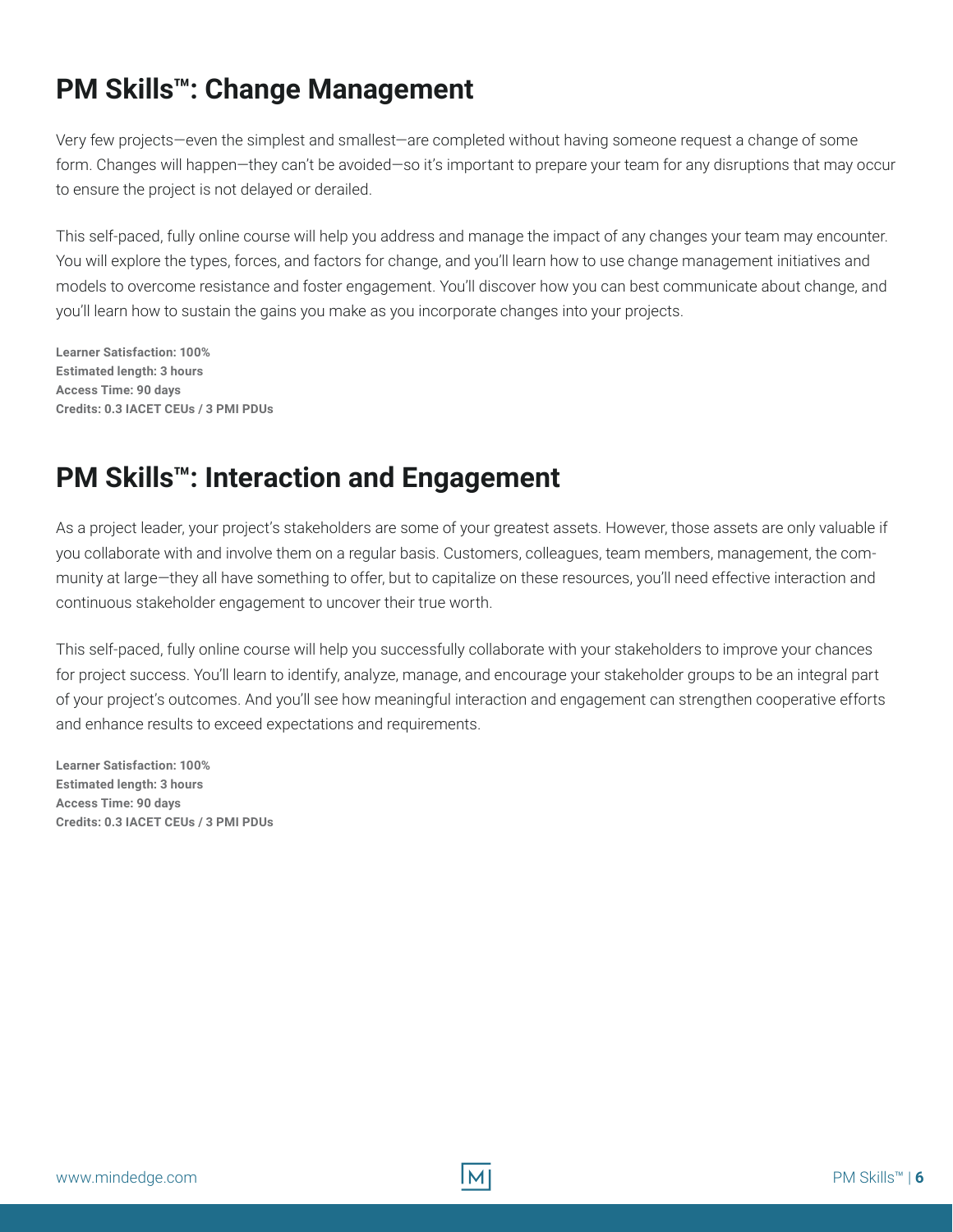#### <span id="page-8-0"></span>**PM Skills™: Planning and Project Design**

At the beginning of a project, your responsibilities as a project leader will largely revolve around designing a plan that aligns with your organization's corporate strategy while providing fully functional deliverables that meet your stakeholders' needs. But project planning is not a one-time event: it occurs throughout a project's life cycle, so you need to remain prepared to make changes and have contingency plans in place to address unexpected situations.

This self-paced, fully online course will introduce you to the tools, techniques, and strategies you can use to develop successful projects and release plans. These tools and strategies can guide you in your efforts to create a just-in-time methodology that will complement your organization's strategic and tactical plans and enhance your product life cycle planning in the most efficient way possible.

**Learner Satisfaction: 100% Estimated length: 3 hours Access Time: 90 days Credits: 0.3 IACET CEUs / 3 PMI PDUs**

#### **PM Skills™: Tailoring and Adaptability**

Every project you encounter will be different in one way or another, and because of these inevitable differences, you'll need to tailor your project work to some degree. Different projects have different needs, expectations, and scopes, so your project's plans will have to be customized and adaptable to what your project demands. Small changes in your processes will be easy to adjust, but larger changes—like modifying your methodology—will require more intensive work.

This self-paced, fully online course will help you understand what tailoring is, increase your adaptability, and identify what in your projects you need to tailor. Knowing what and how to tailor will only increase productivity and lead to a more successful coordination and organization of your projects and operations.